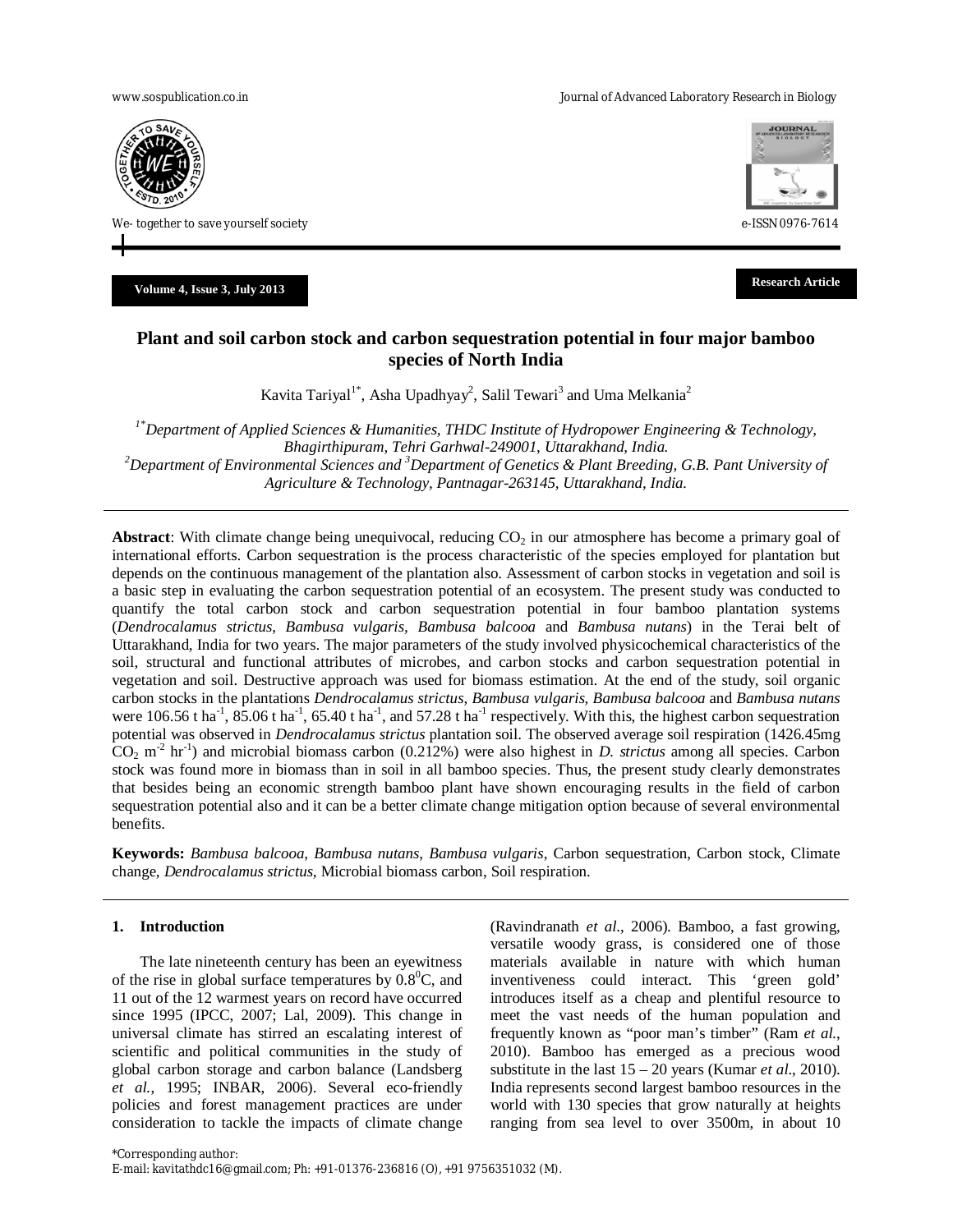million hectares of forestland, and on farmlands and private plantations (NMBA, 2004; Nath, *et al.*, 2009; Naithani, 1993). Bamboo which is sometimes called 'the grass of hope' (PIA, 2008) is a miracle plant with over 1500 recorded uses (Ranjan, 2001).

Bamboo has been potential substitute for two essential natural resources: timber and fabric in the past few years, but there are still some more research aspects continually expanding the scope of uses for bamboo (Scurlock *et al*., 2000; Ghavami, 2005). Being an economic resource with huge potential for humanizing quality of rural and urban life it is also blessed with environmental fortification qualities like carbon sequestration. Preliminary results in bamboo show that it can absorb 12 metric tons of harmful carbon dioxide per hectare from the air, which is twice that of a similar size forest (Choudhary, 2008; Scurlock *et al*., 2000). A similar study by Venkatesh *et al*., (2005) concluded that organic carbon increased in soils under all the species of bamboo. Due to their fast growth and high productivity bamboos can be noteworthy as a sink of atmospheric carbon (Nath *et al.*, 2007; Nath *et al.*, 2008).

In India, Bamboos form the vital component of agrosilvicultural systems and have an important influence on the C balance of ecosystem through assimilating atmospheric  $CO<sub>2</sub>$  (Nath *et al.*, 2011). Although, there is ample literature available on bamboo related to its socioeconomic worth especially both for rural and urban people but there is very little research has been done so far on its role in the carbon cycle (Kumar *et al*., 2010). Studies on carbon sequestration potential in bamboo are scarce and most of these studies are carried out in natural plantations. In previous studies, the main emphasis was given either on soil carbon or on plant carbon storage in agrosilvicultural systems but the present study focuses on total carbon storage and sequestration potential in bamboo plantations along with soil carbon in most common species of bamboo in the North Indian region. For this, four main species of bamboo in North India were selected (*Dendrocalamus strictus*, *Bambusa vulgaris, Bambusa balcooa* and *Bambusa nutans*) which are most frequently cultivated and have great economic value.

#### **2. Materials and Methods**

#### **2.1 The species**

*D. strictus*, *B. vulgaris*, *B. balcooa* and *B. nutans* are widely distributed and frequently cultivated bamboo species in the North Indian region although their origin is the North Eastern region of India. *D. strictus* is native to India, Nepal, Bangladesh, Myanmar and Thailand and cultivated in many other countries of SE Asia. *B. vulgaris* is cultivated in many parts of the world, in India mainly in the North East and also in many other parts of the country. Origin of *B. balcooa* is said to be from NE India but at present, it is mostly cultivated in different countries and now is introduced to Australia. *B. nutans* are commonly grown in the lower Himalayan region extending southwards to Bangladesh and Thailand is also one of the most widespread species of bamboo in India.

#### **2.2 Description of the Experimental Study Sites**

The field study was conducted for two years (July 2009 to July 2011) in two different sites of the Terai region of Uttarakhand, India namely Agroforestry Research Centre (AFRC), Haldi, Pantnagar; and Gangapur Patia, Udham Singh Nagar. The region is located at  $29^{\circ}$ N Latitude,  $79^{\circ}$ 3'E Longitude and at an altitude of 243.84 meters above the mean sea level. The area lies in the Terai belt of the Shivalik range of the Himalayan foothills and falls in the subhumid and subtropical climate zone. Average rainfall is 140.55mm, most of which is received during the southwest monsoon season (May – September). The mean maximum temperature ranges from  $15.72^{\circ}$ C (January) to  $39.22^{\circ}$ C (June). The mean minimum temperature ranges from  $7.0^{\circ}$ C (January) to  $27.65^{\circ}$ C (June). Characteristics of all the species are given in Table 1.

**Table 1. Characteristics of the plantation sites.**

| S. No. | <b>Species</b> | Area<br>(ha) | <b>Tree</b><br><b>Density</b><br>$(Stem ha-1)$ | Age<br>(Year) | <b>Bulk</b><br>density<br>of soil<br>$(a \, cm^{-3})$ | Water<br>holding<br>Capacity<br>(%) |
|--------|----------------|--------------|------------------------------------------------|---------------|-------------------------------------------------------|-------------------------------------|
| 1.     | D. strictus    | 1.5          | 556                                            |               | 1.31                                                  | 78.05                               |
| 2.     | B. vulgaris    | $1.5\,$      | 556                                            |               | 1.24                                                  | 56.41                               |
| 3.     | B. balcooa     | 1.0          | 400                                            | 5             | 1.52                                                  | 85.05                               |
| 4.     | B. nutans      | 1.0          | 400                                            | 4             | 1.48                                                  | 81.41                               |

#### **2.3 Biomass determination**

Biomass were determined by destructive method by harvesting randomly selected culms of different sizes. Depending on the culm sizes 7 (seven) different girth classes each for *D. strictus* and *B. vulgaris*, 5 (five) different girth classes for *B. balcooa* and 4 (four) different girth classes for *B. nutans* were recognized representing the whole diameter range. After harvesting, culm samples were divided into leaf, branch and culm components and their respective fresh weights were taken in the field. A subsample of each component was oven dried at  $70^0C$  to a constant weight to calculate the dry matter of each component.

#### **2.4 Above and belowground biomass carbon stock**

Aboveground biomass estimation was done by harvest method. For this, culms of bamboo plantations were felled in the field and delimbed. Subsamples of culm were cut and weighed infield for the fresh weight of the disc. The subsamples were transported to the laboratory and oven dried at  $65^{\circ}$ C for 76 hrs till the constant weight was achieved. The carbon was determined using an ash content method (Gallardo and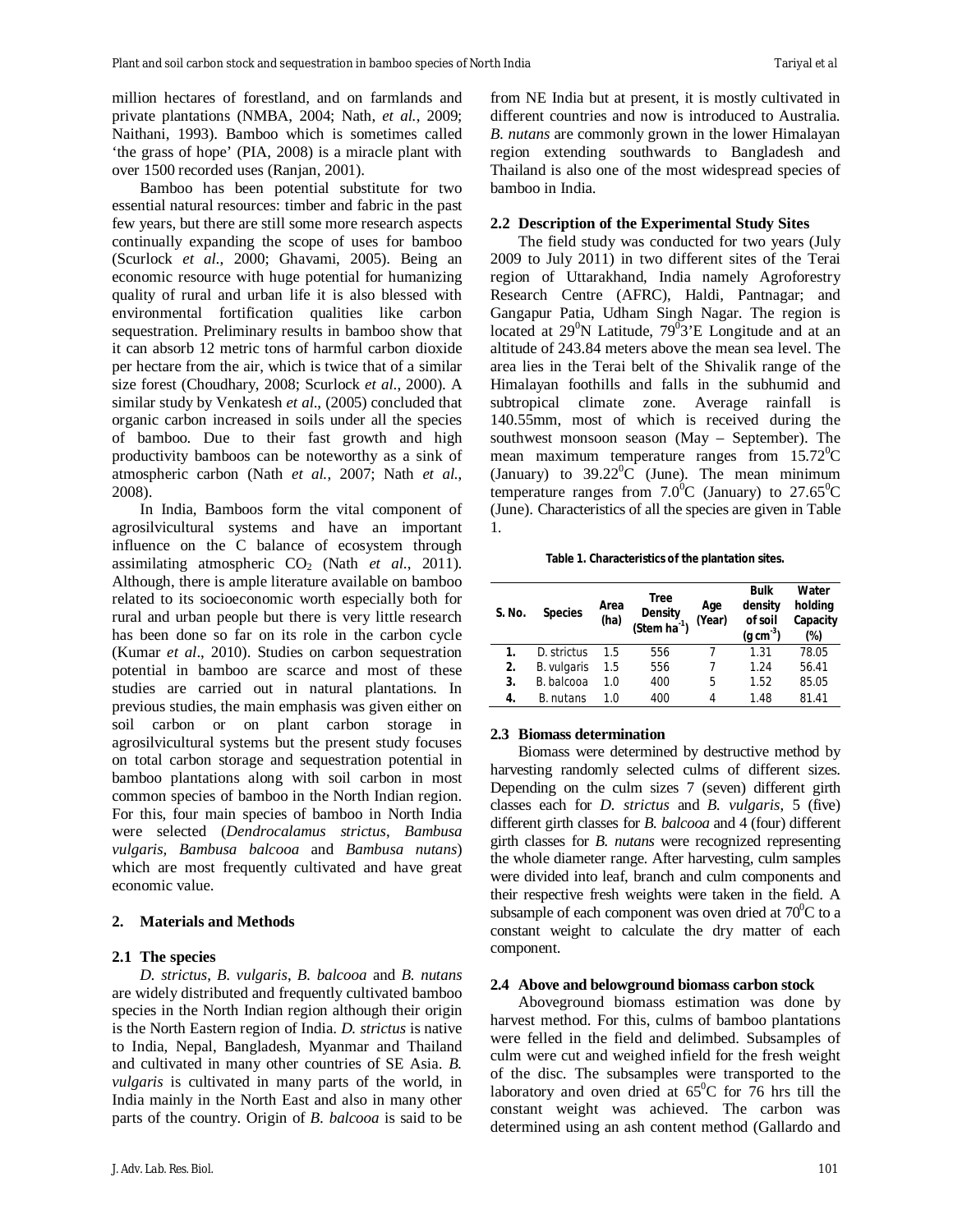Merino, 1993). In all the bamboo species, biomass in the belowground component were assumed to be the 26% of above ground biomass (Singh *et al*., 2006). The carbon pool study is incomplete without litter study. Therefore, Litter floor mass was collected at 3-month intervals, from 10 different plots of  $50 \text{cm} \times 50 \text{cm}$  sized quadrate laid randomly at each occasion. From each plot, floor mass was separated into leaf, sheath and branch litter and weighed separately. Subsamples were collected and oven dried at  $70^{\circ}$ C to a constant weight. Oven dried samples were powdered for further analysis. The biomass carbon stock was estimated by multiplying total plant biomass (ton  $ha^{-1}$ ) with carbon concentration  $(%).$ 

## **2.5 Soil chemical characteristics along with soil organic carbon stock**

For determining the soil physicochemical properties soil was sampled at two depths i.e. surface layer (0-15cm) and subsurface layer (15-30cm). A composite sample was prepared for each depth, air-dried, ground and passed through a 2mm sieve and stored in plastic container. Bulk density was determined according to the method outlined by Allen *et al*., (1974). The moisture content was determined gravimetrically and pH was measured in a solution of soil and distilled water (1:25 w/v). The organic carbon content of the soil samples was examined by Walkley and Black's rapid titration method (Walkley and Black, 1934). Available (mineralizable) nitrogen was determined by the alkaline permanent method (Subbiah and Asiji, 1956). The Olsen's method (Olsen *et al*., 1954) was used for determining available phosphorus in the soil whereas available potassium in soil was determined by flame photometer using neutral normal ammonium acetate method of Black (1965). The soil carbon stock was computed by multiplying the soil organic carbon  $(g \ kg^{-1})$ with bulk density  $(g \text{ cm}^{-3})$  and depth (cm) and is expressed in ton ha-1 (Joao Carlos *et al.*, 2001).

### **2.6 Microbial Biomass Carbon in the soil**

Soil microbial biomass C (MBC) was estimated following chloroform fumigation-extraction method (Vance *et al*., 1987). For each site, out of six subsamples (each containing 10g fresh soil), three were fumigated with ethanol-free chloroform for 24 hrs. After removal of chloroform, the soil was extracted with  $0.5M$  K<sub>2</sub>SO<sub>4</sub> (using a soil: solution ratio of 1:4) by shaking for 30 min. Remaining three subsamples being not fumigated were treated as control and also subjected to  $0.5M$  K<sub>2</sub>SO<sub>4</sub> extraction. The extracts were filtered through Whatman filter paper (No. 42). The filtrates were analysed for organic C by dichromate oxidation (Vance *et al.*, 1987). Microbial biomass C was calculated as-

## $C_{\text{mic}} = EC/k_{EC}$

Where, EC = (Total organic carbon extracted from fumigated soil) - (Total organic carbon extracted from non-fumigated soil), and  $k_{EC} = 0.45$ , a proportionality factor for converting the EC value to Cmic (Wu *et al*., 1990; Klose *et al*., 1999).

#### **2.7 Soil respiration analysis**

Soil respiration in the samples (three samples from each site) collected from different sites was measured regularly following the alkali absorption technique (Witkamp, 1966). For this, fresh soil of 500g was placed in a glass container (2 L capacity) and its moisture content was adjusted to 60% by adding sterile water. The samples were incubated at room temperature  $(28 \pm 4^0C)$  for 1 week to settle down the respiration and then the respiration in terms of  $CO<sub>2</sub>$  evolution was measured.

## **2.8 Total Carbon stock (plant + soil) and carbon sequestration potential**

Total carbon stock (plant carbon stock + Soil carbon stock) was obtained by summing up the soil and plant carbon stocks in both types of ecosystems. Carbon sequestration in bamboo plantations was calculated by subtracting carbon stock values  $(t \text{ ha}^{-1})$  of first year by second year (Nath *et al.*, 2011). In this way the carbon sequestration obtained in the form of t ha<sup>-1</sup>  $yr^{-1}$ .

### **2.9 Statistical analysis**

All the data collected for different experiments and field samples during the study were compiled and processed for statistical treatment. The data were analyzed for the mean and standard error. Analysis of Variance (ANOVA) was used to test the significance of difference between treatment means.

#### **3. Results**

#### **3.1 Soil chemical parameters**

Fig. 1 (a), (b) and (c) show average Available soil nitrogen, available phosphorous and available potassium in four plantations sites at both depths. At both the depths (0-15cm and 15-30cm) *D. strictus* have recorded maximum available nitrogen concentration in the soil throughout the study period  $[272.71 \text{ kg ha}^{-1}, 305.74 \text{ kg ha}^{-1}]$ (at 0-15cm in both years), and  $206.44$  kg ha<sup>-1</sup>,  $206.01$  kg ha<sup>-1</sup> (at 15-30cm in both years) respectively] whereas a minimum value was observed in *B. vulgaris* [221.33 kg ha<sup>-1</sup>, 264.52 kg ha<sup>-1</sup> (at 0-15cm in both years), and 178.18 kg ha<sup>-1</sup>, 194.26 kg ha<sup>-1</sup> (at 15-30cm in both years) respectively]. Available phosphorous and available potassium has also shown highest concentration in the soil of *D. strictus* at the end of study  $(110.12 \text{ kg ha}^{-1})$  and 134.79 kg ha<sup>-1</sup> respectively). Minimum values of available phosphorous and available potassium differed in both the years with sites and depths.

Overall, the available soil phosphorous content decreased with the increasing depth and with proceeding time. Patil *et al.,* (2004) observed the increase in the available phosphorous content in the *D. strictus* based Agroforestry systems in a one year study whereas Geetha and Balagopalan (2005) observed that the total phosphorous was found to be decreased with the depth in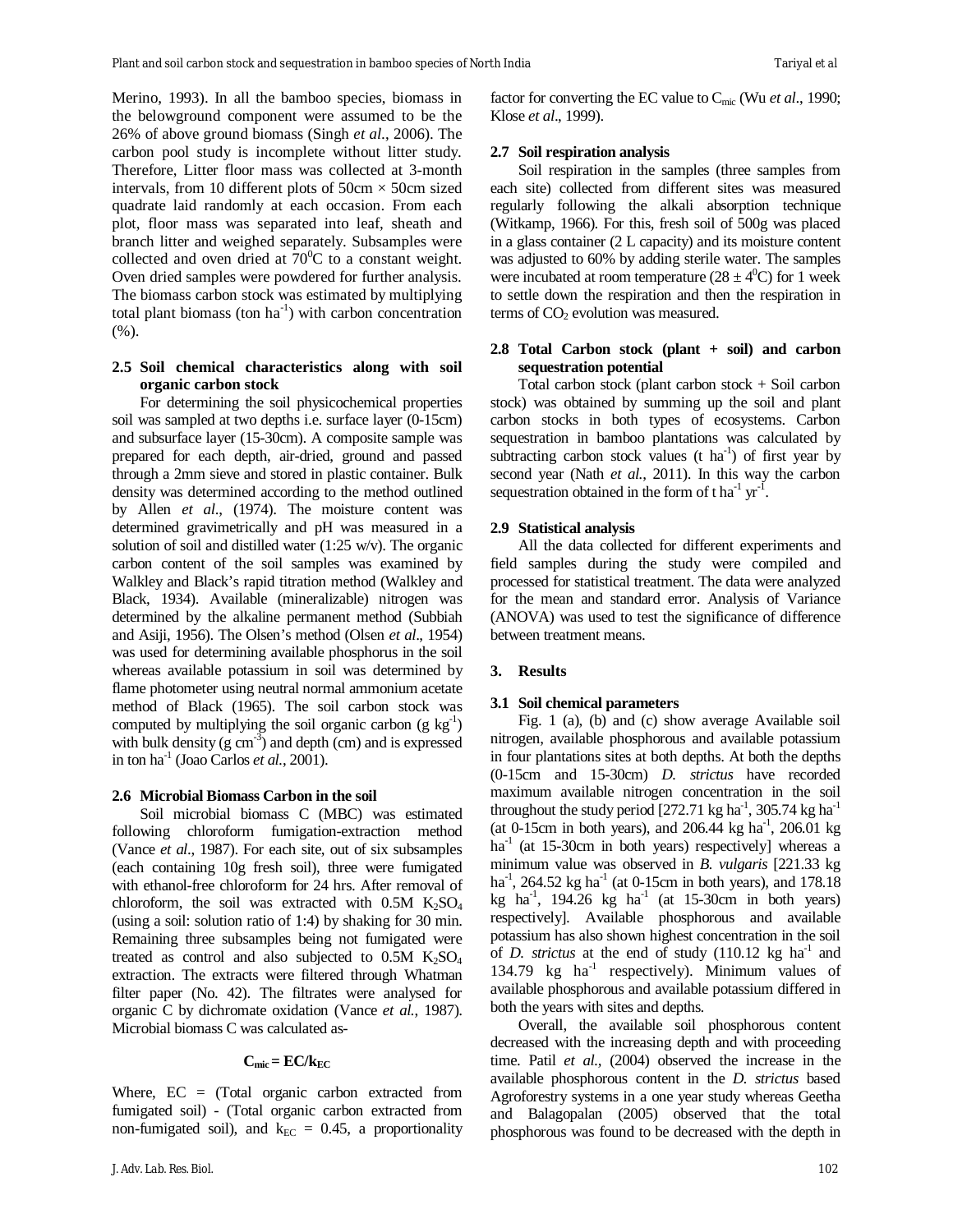teak and eucalyptus plantations in Kerala. Singh *et al*., (2000) observe seasonal variation in the available phosphorous content in the Agroforestry systems in Rajasthan for one year. They found the soil available phosphorous to be increased in one year as observed in the present study. The available potassium was found to be increased in one year following *D. strictus* plantation in the Agroforestry systems (Patil *et al*., 2004). The potassium content was found to be decreased in lower depths in the present study as observed by Singh *et al*., (1981) in the *D. hamiltonii* and other bamboo plantations.



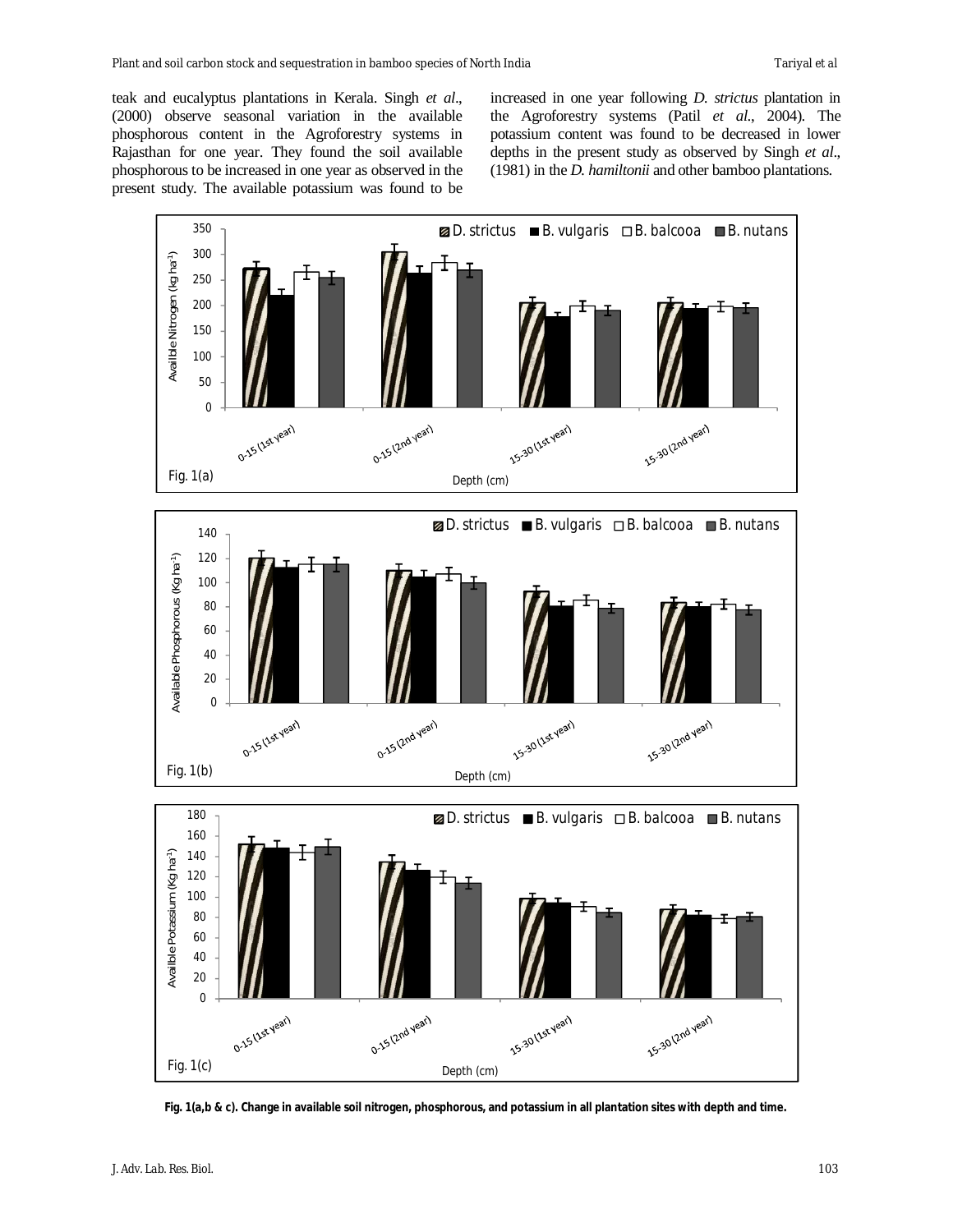### **3.2 Biomass production in all bamboo species**

The biomass of different plant components were found to be increased with the age of each plantation. Hence higher biomass were observed in the second year of the study. Table 2 shows above ground biomass (clump  $+$ litter) and belowground biomass in all the four species of bamboo for both the years. During the first year, *D. strictus* plantation has the highest value of total biomass  $(458.77 \text{ t} \text{ ha}^{-1})$  followed by *B. balcooa*  $(324.67 \text{ t} \text{ ha}^{-1})$ , *B. nutans* (216.41 t ha<sup>-1</sup>) and *B. vulgaris* (121.30 t ha<sup>-1</sup>). Results on similar pattern were observed at the end of second year also.

#### **3.3 Biomass carbon stock**

In the bamboo species, average of the node and Internode carbon concentration was used as the value of carbon concentration for the whole culm. The values of carbon concentration in the culm were observed to be 48.21% for *D. strictus*, 44.61% for *B. vulgaris*, 48.50% for *B. balcooa* and 43.78% for *B. nutans* plantation systems. The initial carbon content of the leaf litter was considered as the carbon concentration. The values of carbon concentration were 28.4% for *D. strictus*, 32.1% for *B. vulgaris*, 32.4% for *B. balcooa*, and 28.6% for *B. nutans* leaf litter. The values for the biomass carbon stock of different components of various plantations are presented in Table 3. The total biomass carbon stock was highest in *D. strictus* (275.94 t ha-1 ) followed by *B. balcooa* (233.84 t ha<sup>-1</sup>), *B. nutans* (159.92 t ha<sup>-1</sup>) and *B. vulgaris*  $(75.05 \text{ t} \text{ ha}^{-1})$  at the end of the study.

#### **3.4 SOC stock**

The soil organic carbon stock was more in subsurface soil as compared to the surface soil (Table 4). The mean values of soil organic carbon stock increased with time for all the plantation sites. At the end of the study maximum, SOC stock was observed in *D. strictus* (106.56 t ha<sup>-1</sup>) followed by *B. vulgaris* (85.06 t ha<sup>-1</sup>), *B. balcooa*  $(65.40 \text{ t} \text{ ha}^{-1})$  and *B. nutans*  $(57.28 \text{ t} \text{ ha}^{-1})$ .

#### **3.5 Soil microbial biomass carbon**

Fig. 2 shows the percentage microbial biomass carbon in soils of all bamboo plantation sites with respect to both depths and years. Overall, the soil MBC content decreased with the increasing depth of the soil at all the four study sites while it increased with proceeds time in all sites. According to Dilly *et al*., (2003) and Benbi *et al*., (2004), the amount of C in the soil microbial biomass mostly accounts for 1-5% of the total soil carbon, and its turnover time is less than one year, so present study gave similar results. Wang *et al*., (2004) investigated the levels of MBC in the soil profiles of five different vegetation systems including bare area, Bamboo, Chinese fir, Citrus Orchard and Rice field. The MBC level in surface and subsurface soil for the *D. strictus* was higher than other species (0.212% and 0.1% respectively). However, the difference in MBC was not significant between sites but between times, it was significant. At almost all study sites MBC level was higher during the rainy season (Killham, 1994; Jiang-Shan, 2005).

## **3.6 Soil respiration activity**

Soil respiration was measured in terms of mg  $CO<sub>2</sub>$ evolved  $m^2$  hr<sup>-1</sup> in the surface and the subsurface layer in every month at each study site during the two years of study (Fig. 3). *D. strictus* reported higher soil respiration activity due to higher organic carbon content as compared to other three bamboo species as soil respiration is the direct function of microbial populations and carbon availability in the soil (Myrold, 1987). The Labile carbon compounds in the litter are utilized by the microbes and resulted in the release of  $CO<sub>2</sub>$  as soil respiration activity (Brady, 1990). Deka and Mishra (1982); Singh (1984) and Upadhyaya *et al*., (2004) observed similar seasonal fluctuation trend of soil respiration activity of soil in the bamboo plantation sites.

### **3.7 Total Carbon stock (plant + soil) and carbon sequestration potential**

Total carbon stock in all sites was computed by adding total biomass carbon stock and SOC stock (Table 5). The highest total carbon stock was observed in *D. strictus*  $(381.50 \text{ t} \text{ ha}^{-1})$  while the lowest stock was shown by *B. vulgaris* (160.11 t  $ha^{-1}$ ). Contrary to this, the maximum carbon sequestration potential was seen B.  $balcooa$  (99.81 t  $ha^{-1}yr^{-1}$ ) whereas minimum was observed in *B. vulgaris* (57.77 t ha<sup>-1</sup>yr<sup>-1</sup>).

**Table 2. Above and belowground biomass (t ha-1 ) in various bamboo species.**

| <b>Plantation</b> | Clump (t ha') |        | Litter (t ha ') |      | Belowground (t ha <sup>-'</sup> ) |        | Total (t ha'') |        |
|-------------------|---------------|--------|-----------------|------|-----------------------------------|--------|----------------|--------|
|                   | 2010          | 2011   | 2010            | 2011 | 2010                              | 2011   | 2010           | 2011   |
| D. strictus       | 364.02        | 450.74 | 0.10            | 0.14 | 94.65                             | 117.19 | 458.77         | 568.08 |
| B. vulgaris       | 96.21         | 130.20 | 0.08            | 0.11 | 25.02                             | 33.85  | 121.30         | 164.17 |
| B. balcooa        | 257.60        | 380.16 | 0.09            | 0.13 | 66.98                             | 98.84  | 324.67         | 479.13 |
| <b>B.</b> nutans  | 171.72        | 281.61 | 0.04            | 0.10 | 44.65                             | 73.22  | 216.41         | 354.92 |

| Table 3. Above and belowground biomass carbon stock (t ha¨) in various bamboo species. |  |  |
|----------------------------------------------------------------------------------------|--|--|
|----------------------------------------------------------------------------------------|--|--|

| <b>Plantation</b> | Clump (t ha') |        | Litter (t ha ') |      | Belowground (t ha <sup>-'</sup> ) |       | Total (t ha ') |        |
|-------------------|---------------|--------|-----------------|------|-----------------------------------|-------|----------------|--------|
|                   | 2010          | 2011   | 2010            | 2011 | 2010                              | 2011  | 2010           | 2011   |
| D. strictus       | 175.49        | 217.30 | 0.03            | 0.04 | 47.32                             | 58.60 | 222.85         | 275.94 |
| B. vulgaris       | 42.92         | 58.09  | 0.03            | 0.03 | 12.51                             | 16.93 | 55.45          | 75.05  |
| <b>B.</b> balcooa | 124.94        | 184.38 | 0.03            | 0.04 | 33.49                             | 49.42 | 158.46         | 233.84 |
| <b>B.</b> nutans  | 75.18         | 123.28 | 0.01            | 0.03 | 22.32                             | 36.61 | 97.51          | 159.92 |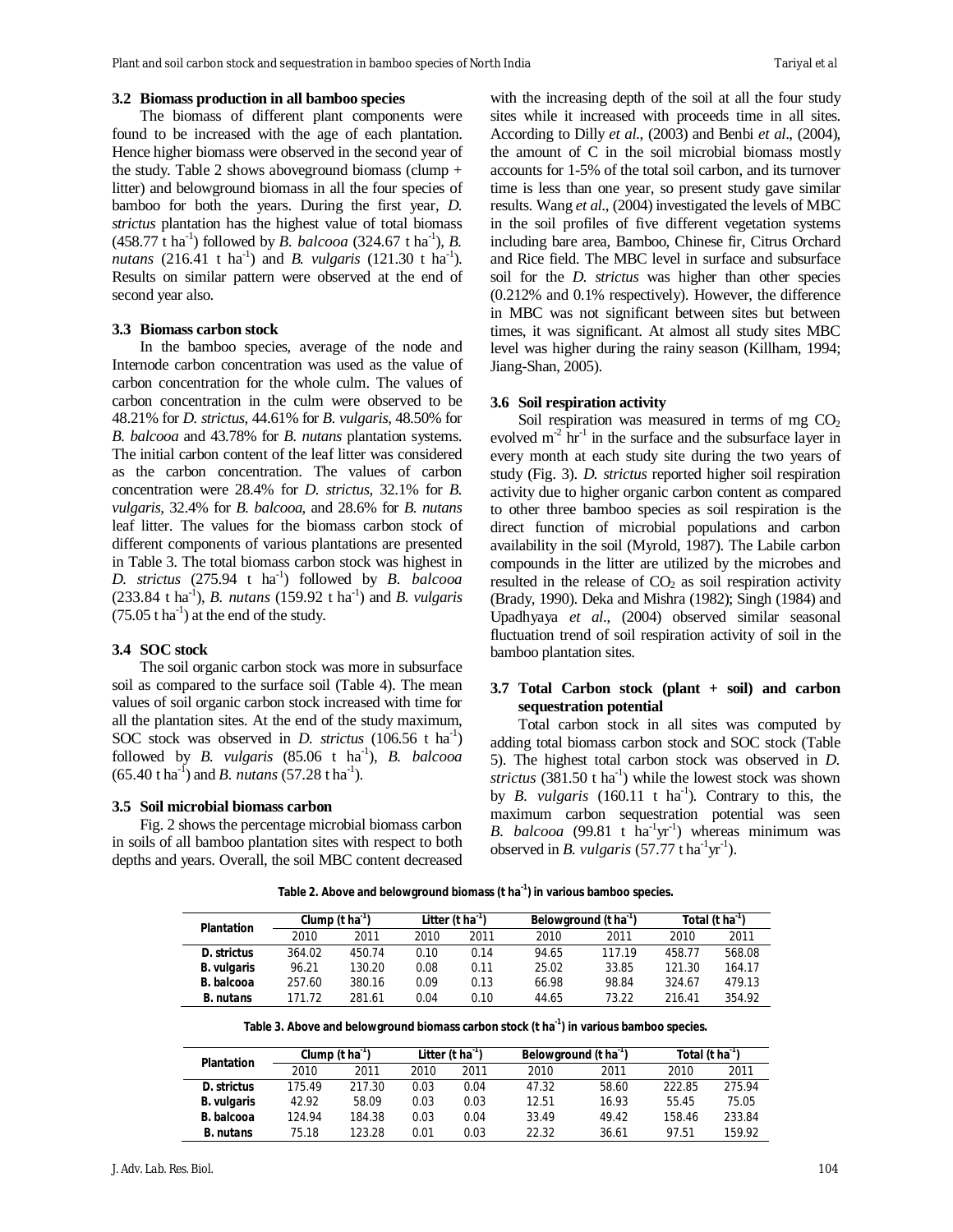**Table 4. SOC stock (t ha-1 ) in all bamboo species.**

| <b>Plantation</b>  |             | 2009-10   |          | 2010-11   | 2010  | 2011   |
|--------------------|-------------|-----------|----------|-----------|-------|--------|
|                    | $0 - 15$ cm | $15-30cm$ | $0-15cm$ | $15-30cm$ | Mean  | Mean   |
| D. strictus        | 52.66       | 96.95     | 68.97    | 144.14    | 74.81 | 106.56 |
| <b>B.</b> vulgaris | 38.32       | 55.46     | 58.40    | 111.72    | 46.89 | 85.06  |
| B. balcooa         | 36.88       | 45.07     | 69.73    | 61.07     | 40.97 | 65.40  |
| <b>B.</b> nutans   | 30.82       | 34.73     | 58.07    | 56.50     | 32.77 | 57.28  |

**Table 5. Total carbon (plant + soil) stock and carbon sequestration potential in all bamboo species.**

|                    | SOC stock (t ha') |        | Biomass Carbon stock (t ha ') |        | Total carbon stock (t ha ') | C seq (t ha <sup>-1</sup> yr <sup>-1</sup> ) |       |
|--------------------|-------------------|--------|-------------------------------|--------|-----------------------------|----------------------------------------------|-------|
| <b>Study sites</b> | 2010              | 2011   | 2010                          | 2011   | 2010                        | 2011                                         |       |
| D. strictus        | 74.81             | 105.56 | 222.85                        | 275.94 | 297.66                      | 381.50                                       | 83.84 |
| <b>B.</b> vulgaris | 46.89             | 85.06  | 55.45                         | 75.05  | 102.34                      | 160.11                                       | 57.77 |
| B. balcooa         | 40.97             | 65.40  | 158.46                        | 233.84 | 199.43                      | 299.24                                       | 99.81 |
| <b>B.</b> nutans   | 32.77             | 57.28  | 97.51                         | 159.92 | 130.28                      | 217.20                                       | 86.92 |



**Fig. 2. Variation in soil microbial biomass carbon (MBC) in all study sites with depth and time.**



**Fig. 3. Variation in soil respiration in all study sites with depth and time.**

### **4. Discussion**

The increase in the nitrogen towards the end of the study in most of the plantations signifies the slow mineralization of nitrogen due to decomposition activities

of microbes. Decrease in the available nitrogen towards increasing depth may be due to their fast use by the microbes for their growth and functioning at the surface but they're lacking at subsurface (Xue *et al*., 2002; Venkatesh *et al*., 2005).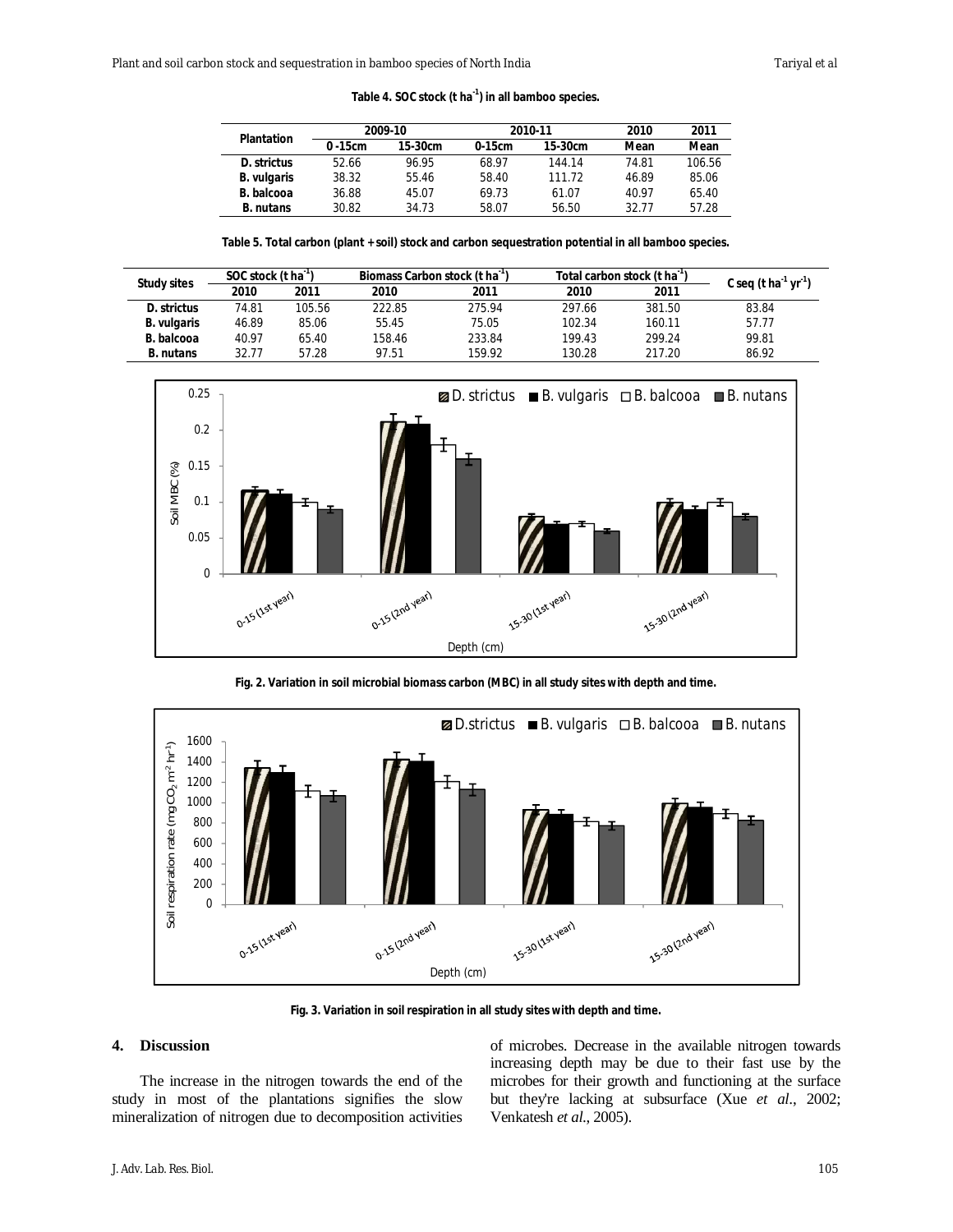Singh *et al*., (2006) indicated that biomass allocation of plant depends upon a number of factors, viz., growth habitat of the species, soil quality, soil on which plants are growing, age of the plant, management practices and interaction with belowground vegetation. In the first year of study highest biomass in *D. strictus* (stem density 556 trees ha<sup>-1</sup>) plantation can be attributed to the fast growth of this particular bamboo species as compared to others. The greater number of culm contributes to more biomass and vice versa. The highest litter biomass was in *D. strictus* plantation can be attributed due to the large spread of the canopy and litterfall.

Aboveground, production in *D. strictus* reported by Tripathi and Singh (1996) and Singh and Singh (1999) were in the range of  $4-22$  t ha<sup>-1</sup> and  $30-49$  t ha<sup>-1</sup>, respectively. The values in the present study are towards the much higher side than these findings. Possible reason may be the stocking density and quality of planting material because the yield of the plantations depends on the site characteristics and planting material to a greater extent. The culm part of the plantation or the aboveground biomass contributes more towards the total biomass of the clump than the rhizome or the belowground portion (Shanmughavel *et al.*, 2001).

The carbon concentration was higher in the culm part of the bamboo as in the nutrient rich soil major biomass is allocated in the aboveground parts (Puri *et al.*, 2002; Swamy *et al*., 2003). The sites in the present study were found to be rich in soil carbon and other nutrients, further, the addition of leaf litter and its fast decomposition supported by climatic conditions add up the nutrient to the soil. A similar trend in carbon concentration was observed by Singh and Singh (1991) for dry tropical forests and Swamy and Puri (2005) for *Gmelina arborea*. Carbon storage in the plantation also depends on the factors as the age and structure of the system (Swami and Puri, 2005; Oelbermann *et al*., 2004; Shrestha *et al*, 2008).

Litter production from plant is one of the major sources of organic matter in soil restoration of agricultural land (Lugo and Brown, 1993). Hosur and Dasog (1995) also reported that due to higher litter production the organic carbon increases. Higher values of soil carbon stock in the present study may be attributed to the high amount of litterfall. The more organic carbon in surface layer can be attributed to more accumulation of leaf litter and fine roots in the upper soil layer which on decomposition releases  $CO<sub>2</sub>$  during mineralization of organic carbon and accumulate only resistant products viz. humus in soil.

The MBC is the entire soil microbial population treated as an entity. The soil MBC is a source of nutrients and changes in the MBC can be used to predict the effects of ecosystem perturbations. This is why microbial indicators have been used as reliable tools to characterize soil quality with respect to land use and soil management (Turco *et al.,* 1994; Doran and Parkin, 1994). With the age of plantation, the soil carbon and microbial counts were increased thus supporting the increase in soil respiration activity of soil microfauna in the second year as compared to first year. Subsurface layer showed lesser soil respiration activity as compared to the surface layer in all the study sites (Shrestha *et al.*, 2008). The soil respiration is also found as a linear function of primary productivity of the ecosystem (Janssens *et al.*, 2001; Reichstein *et al*., 2003).

Total carbon stock (plant  $+$  soil) depends on many factors like net primary productivity, biomass, litter biomass, carbon addition from the plant into the soil, soil texture and many more. Comparative assessment of total carbon stock of all the sites reveals that *D. strictus* was having higher carbon stock and carbon sequestration potential as compared to other bamboo species (Fig. 4) which may be attributed to its higher productivity, higher biomass, better soil health, higher litter biomass, higher age and best management practice.



**Fig. 4. Comparative soil and plant carbon stocks in all bamboo species with time.**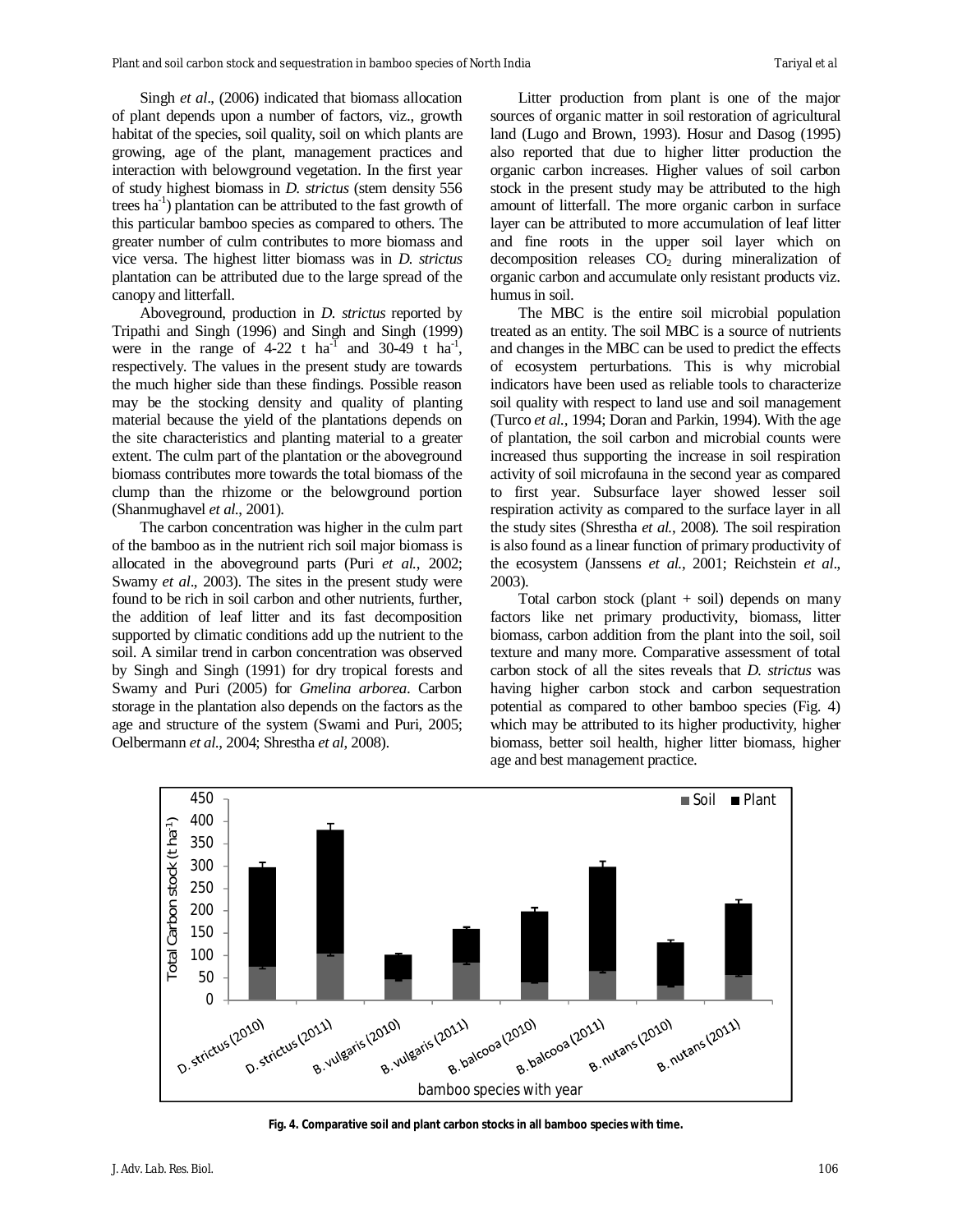#### **References**

- [1]. Allen, A.S. and Schlesinger, W.H. (2004). Nutrient limitations of soil microbial biomass and activity in loblolly pine forests. *Soil Biol. Biochem.*, 36, 581-589.
- [2]. Benbi, D.K. & Nieder, R. (2004). Handbook of processes and modeling in the soil-plant system. The Haworth Press Inc, NY, ISBN 81-7649-833-5. pp-762.
- [3]. Black, C.A. (1965). Methods of soil analysis. Academic Press Inc., New York, 367 pp.
- [4]. Brady, N.C. (1990). The Nature and properties of soils. Macmillan Publishing Company, NY, 621 pp.
- [5]. Choudhary, M.L. (2008). One Year of National Bamboo Mission in the states of NE Region, West Bengal, Orissa, Jharkhand & Bihar 2007-08. Cane & Bamboo Technology Centre Guwahati, Assam, India.
- [6]. Deka, H.K., Mishra, R.R. (1982). Decomposition of bamboo (*Dendrocalamus hamiltonii* Nees.) leaflitter in relation to age of jhum fallows in Northeast India. *Plant and Soil*, 68(2):151-159.
- [7]. Dilly, O., Blume, H.P., Sehy, U., Jimenez, M., Munch, J.C. (2003). Variation of stabilized, microbial and biologically active carbon and nitrogen in soil under contrasting land use and agricultural management practices. *Chemosphere*, 52: 557-569.
- [8]. Doran, J.W., Parkin, T.B. (1994). Defining and assessing soil quality. In: Doran, J.W., Coleman, D.C., Bezdicek, D.F., Stewart, B.A. (Eds.), Defining Soil Quality for a Sustainable Environment. Soil Science Society of America, Madison, 1994, pp. 3–35.
- [9]. Gallardo, A. and Merino, J. (1993). Leaf decomposition in two Mediterranean ecosystems of Southwest Spain: influence of substrate quality. *Ecology*, 74:152-161.
- [10]. Geetha, T. and Balagopalan, M. (2005). Soils as influenced by teak and eucalyptus plantations - A case study in Peechi-Vazhani Wildlife Sanctuary, Kerala. *J. of Soils and Crops*, 15(2): 264-268.
- [11]. Ghavami, K. (2005). Bamboo as reinforcement in structural concrete elements. *Cement and Concrete Composites*, 27: 637-649.
- [12]. Hosur, G.C. and Dasog, G.S. (1995). Effect of tree species on soil properties. *J. Indian Soc. Soil. Sci.* 43: 256-259.
- [13]. INBAR (2006). In partnership for a better world strategy to the year 2015. Beijing, China: INBAR; p. 23.
- [14]. IPCC (2007). Summary for Policymakers. In: Climate Change 2007: Impacts, Adaptation and Vulnerability. Contribution of Working Group II: to the Fourth Assessment.
- [15]. Janssens, I.A., Lankreijer, H., Matteucci, G., Kowalski, A.S., Buchmann, N., Epron, D., Pilegaard, K., Kutsch, W., Longdoz, B., Grunwald, T. *et al*., (2001). Productivity overshadows temperature in determining soil and ecosystem respiration across European forests. *Glob. Chang. Biol.*, 7(3): 269-278.
- [16]. Jiang-shan, Z., Jian-fen, G., Guang-shui, C. and Wei, Q. (2005). Soil microbial biomass and its controls. *Journal of Forestry Research*, 16(4): 327-330.
- [17]. de M. Sá, J.C., Cerri, C.C., Dick, W.A., Lal, R., Filho, S.P.V., Piccolo, M.C., and Feigl, B.E. (2001). Organic matter dynamics and carbon sequestration rates for a tillage chronosequence in a Brazilian Oxisol. *Soil Sci. Soc. Amer. J.*, 65(5): 1486-1499.
- [18]. Killham, K. (1994). Soil Ecology [M]. Cambridge: Cambridge University Press.
- [19]. Klose, S., Tabatabai, M.A. (1999). Urease activity of microbial biomass in soils. *Soil Biology and Biochemistry*, 31:205-211.
- [20]. Kumar, A. and Kumari, S. (2010). Sustainable development and bamboo cultivation for combating climate change in the Indian Context –a review. *The Bioscan*, 1:135 -140.
- [21]. Lal, R. (2009). Carbon sequestration. *Philos. Trans. R. Soc. Lond. B Biol. Sci.,* 363(1492): 815–830.
- [22]. Landsberg, J.J., Linder, S. and McMurtrie, R.E. (1995). Effects of global change on managed forests-A strategic plan for research on managing forest ecosystems in a globally changing environment. GCTE report no. 4. IUFRO occasional paper no.1. GCTE and IUFRO. p. 1–17.
- [23]. Lugo, A.E. and Brown, S. (1993). Management of tropical soils as sinks or sources of atmospheric carbon. *Plant and Soil*, 149: 27-41.
- [24]. Myrold, D.D. (1987). Relationship between microbial biomass nitrogen and a nitrogen availability index. *Soil Sci. Soc. Am. J.*, 51(4): 1047-1049.
- [25]. Naithani, H.B. (1993). Contribution to the taxonomic studies of Indian Bamboos. Ph.D. Thesis Vol. I. H.N.B. Garhwal University, Srinagar, Garhwal.
- [26]. Nath, A.J. and Das, A.K. (2007). Carbon pool and carbon sequestration potential of village bamboos in the Agroforestry system of Northeast India. In International Tropical Ecology Congress, Abstract. HNB Garhwal University, Uttarakhand and International Society for Tropical Ecology, Varanasi, 2–5 December 2007, p. 159.
- [27]. Nath, A.J. & Das, A.K. (2011). Carbon storage and sequestration in bamboo-based small holder home gardens of Barak Valley, Assam. *Current Science*, 100(2):229-233.
- [28]. Nath, A.J., Das, G. and Das, A.K. (2008). Above ground biomass, production and carbon sequestration in farmer managed village bamboo grove in Assam, northeast India. *J. Am. Bamboo Soc.*, 21:32–40.
- [29]. Nath, A.J., Das, G. and Das, A.K. (2009). Above ground, standing biomass and carbon storage in village bamboos in North East India. *Biomass and Bioenergy*, 33:1188-1196.
- [30]. NMBA (2004). The bamboo book. National mission on bamboo applications. New Delhi. Department of Science and Technology. p. 5–19.
- [31]. Oelbermann, M., Voroney, R.P. and Gordon, A.M. (2004). Carbon sequestration in tropical and temperate Agroforestry system: A review with examples from Costa Rica and southern Canada. *Agriculture, Ecosystems and Environment*, 104: 359-377.
- [32]. Olsen, S.R., Cole, C.V., Watanabe, F.S. & Dean, L.A. (1954). Estimation of available phosphorus in soils by